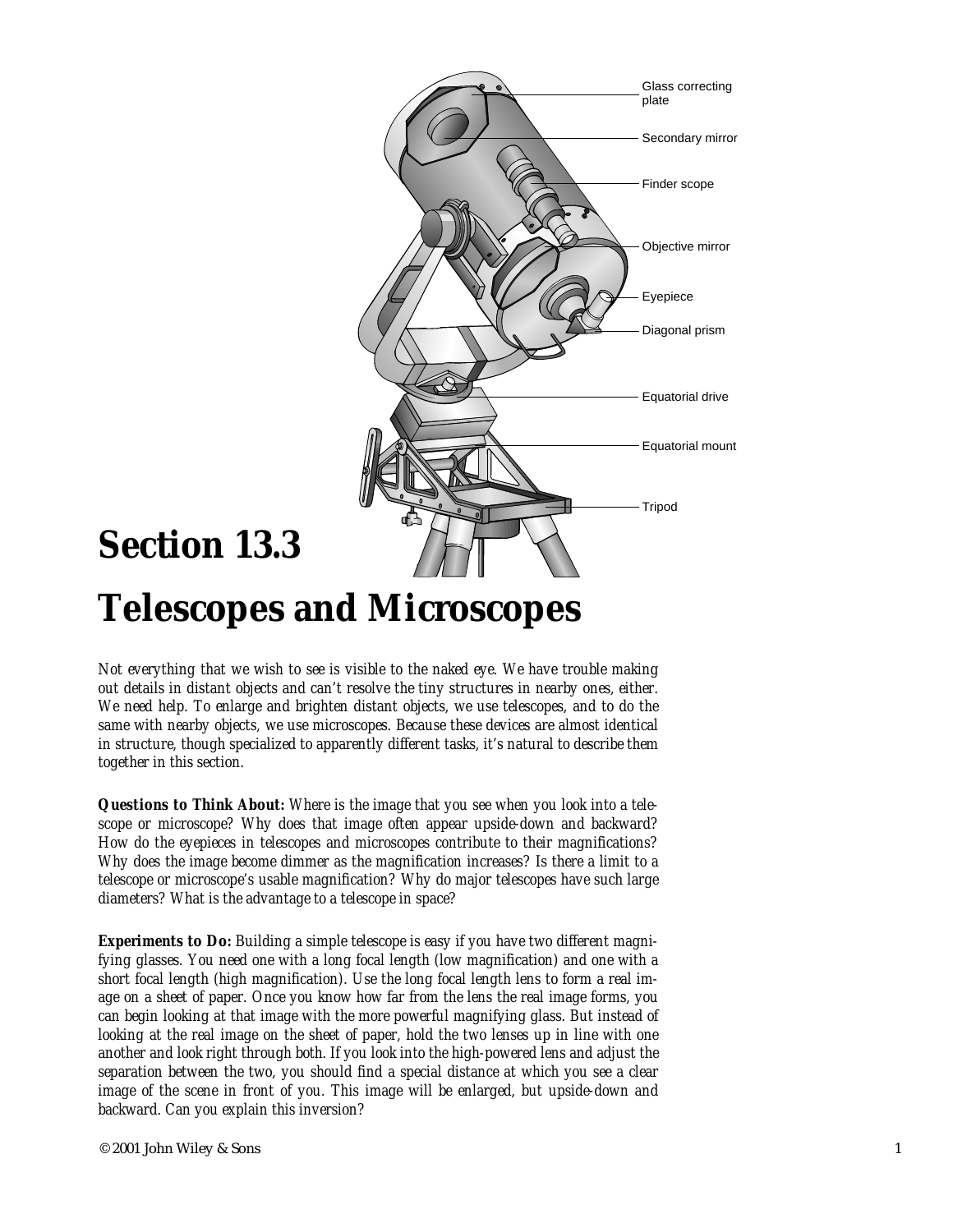

Fig. 13.3.1 - (*a*) The lens of your eye takes light diverging from an object and focuses it onto your retina. (*b*) When you look at a real image, you again see light diverging from a region of space and the lens of your eye focuses it onto your retina.



Fig. 13.3.2 - (*a*) Light from an object very near a converging lens diverges after passing through the lens. (*b*) Your eye sees a virtual image that is large and far away.

been the institute an East Host the answer at a point that is a prop fresh into the regists of Fig. 20-34. and becat the point of virtual image nguish this t

Fig. 13.3.3 - This magnifying glass creates an enlarged virtual image located far behind the printed text.

### **Photographic and Visual Telescopes**

Let's begin by looking at light telescopes, which form images of distant objects either on film or in front of your eyes. Most telescopes used by professional astronomers are photographic—essentially gigantic telephoto lenses that form real images of stars on pieces of film or electronic light sensors. However visual telescopes are still popular among amateur astronomers and for terrestrial work. Binoculars are essentially a pair of visual telescopes, carefully matched to one another and equipped with devices that produce upright images.

A photographic telescope produces a real image in which light from one part of the sky is brought together on one part of the film or light sensor. But a visual telescope doesn't create a real image behind its final lens. Instead, it creates a **virtual image** in front of its final lens.

To understand a visual telescope, imagine removing the film or light sensor from a photographic telescope. With nothing to stop it, light continues past the real image and forms a stream of diverging light. If you look into this stream of light, you'll see the real image floating there in space (Fig. 13.3.1). Because light from the real image diverges in the same way it would from a solid object, the real image looks like a solid object. In fact, it can be hard to tell whether you're looking at an object or at a real image of that object.

But in a visual telescope, you don't look directly at the real image; you look at it through a magnifying glass. A magnifying glass is just a converging lens that's so close to the object you're looking at that a real image doesn't form *after* the lens (Fig. 13.3.2*a*). The object distance is less than the lens's focal length, so the image distance is negative and a virtual image forms *before* the lens (Fig. 13.3.2*b*). This means that light rays from the object continue to diverge after passing through the lens and appear to come from an enlarged virtual image, located farther away than the object itself. While you can't touch this virtual image or put a piece of paper into it, it's quite visible to your eye (Fig. 13.3.3).

In a visual telescope, the object you look at through the magnifying glass is actually the real image from the first part of the telescope. You use the magnifying glass—actually called the **eyepiece** or *ocular lens*—to enlarge the real image so that you can see its detail more clearly. You can focus the eyepiece, like any magnifying glass, by moving it back and forth. The farther the eyepiece is from the real image you're looking at, the less the light rays diverge after passing through the lens and the farther away the virtual image becomes. When the object distance is exactly equal to the eyepiece's focal length, the virtual image appears infinitely distant. You can then view the enlarged image with your eye relaxed, as though you were looking at something extremely far away.

The eyepiece provides magnification because when you look at an object through it, that object covers a wider portion of your field of vision. This magnification increases as the eyepiece's focal length decreases. That's because a short focal length eyepiece must be quite close to the object, where it can bend light rays coming from a small region so that they fill your field of vision. A long focal length eyepiece must be farther away from the object, where it can bend light rays coming from a large area to give you a broad but relatively lowmagnification view of the object.

#### **CHECK YOUR UNDERSTANDING #1: Real and Virtual Images**

As you move a magnifying glass slowly toward the photograph in front of you, you see an inverted image that grows larger and nearer to your eye. This image eventually becomes blurry and then a new upright and enlarged image appears on the photograph's side of the lens. What is happening?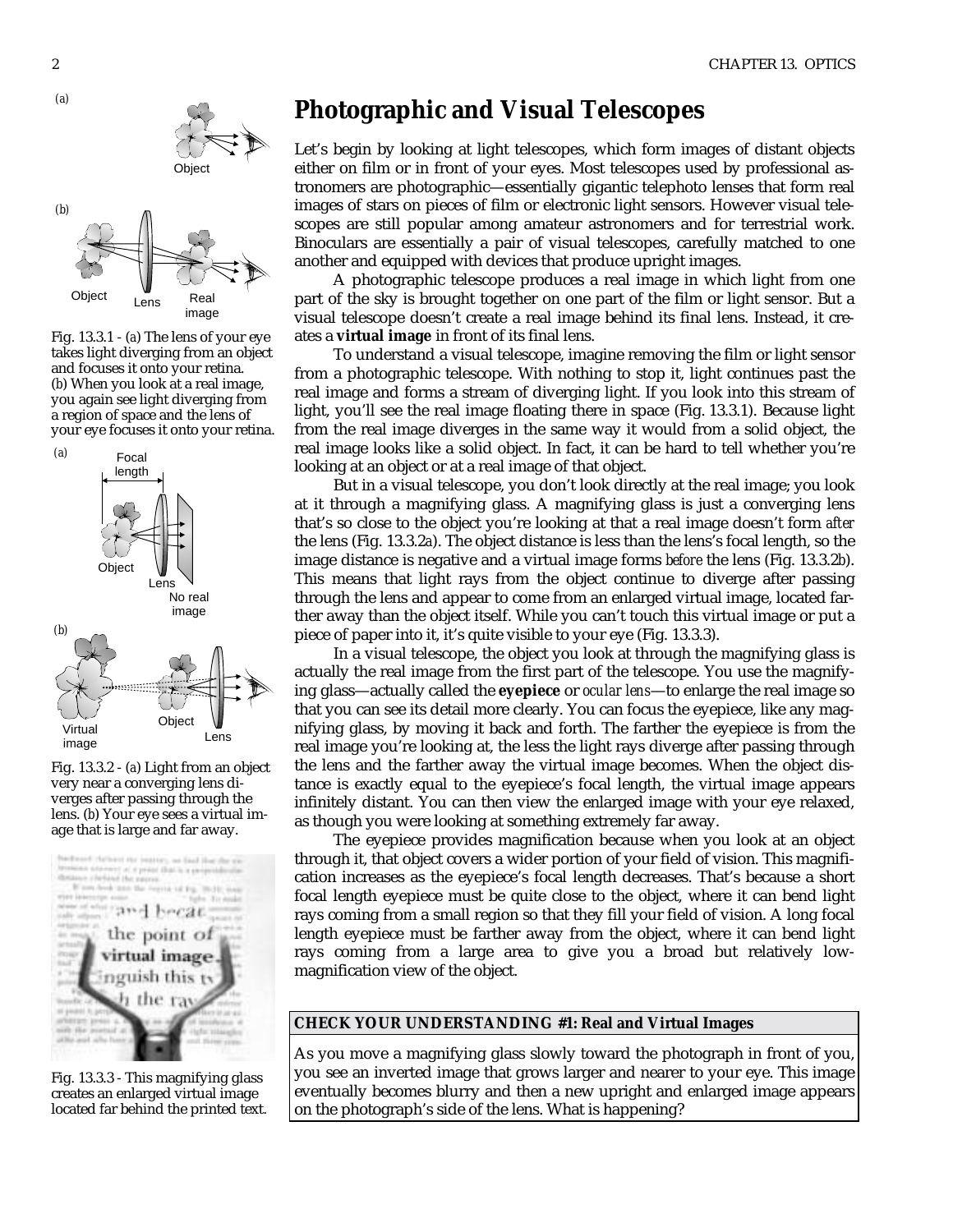## **Refracting Telescopes**

A common type of visual telescope uses two converging lenses: one to form a real image of the distant object and the second to magnify that real image so that you can see its fine detail (Fig. 13.3.4). The first lens is called the **objective** and the second lens is the eyepiece. Because this telescope uses refraction in its objective to collect light from the distant object, it's called a *refracting telescope*. More specifically, it's called a *Keplerian telescope*, after the German astronomer Johannes Kepler (1571–1630). An alternative design that uses one converging lens and one **diverging lens**—a lens that bends light rays away from one another—is called a *Galilean telescope*, after the Italian scientist Galileo Galilei (1564–1642).



Fig. 13.3.4 - (*a*) A Keplerian telescope consists of two converging lenses. The objective lens forms a real image of the distant object. The eyepiece acts as a magnifying glass, allowing you to inspect that real image in great detail. (*b*) As you look through the eyepiece, you see a very large, far away, and inverted virtual image of the object.

Because a Keplerian telescope's objective forms an inverted real image, the virtual image you see through the eyepiece is also inverted. This inversion is tolerable for astronomical use but is a problem for terrestrial use. It's hard to watch birds when they appear upside down and backwards. That's why binoculars, which are basically Keplerian telescopes, include erecting systems that make the final virtual image upright. These erecting systems fold the optical paths of the binoculars and give them their peculiar shape.

When you look at an object through a visual telescope, you see a magnified virtual image. The magnification of a Keplerian telescope depends on the focal lengths of the two lenses. As the focal length of the objective increases, its real image becomes larger and the telescope's magnification increases. As the focal length of the eyepiece becomes shorter, you look more closely at the real image so the telescope's magnification again increases. Overall, a Keplerian telescope's magnification is its objective's focal length divided by its eyepiece's focal length.

However, as we discussed in the section on cameras, simple lenses create poor quality images. Most telescope objectives and eyepieces are actually constructed from several optical elements. To avoid chromatic aberration (color focusing problems), these lenses are built from *achromatic doublets*, pairs of matched optical elements that are joined by clear cement. The two elements in a doublet are made from different types of glass so that their dispersions cancel and they act as a single lens that's almost free of chromatic aberration.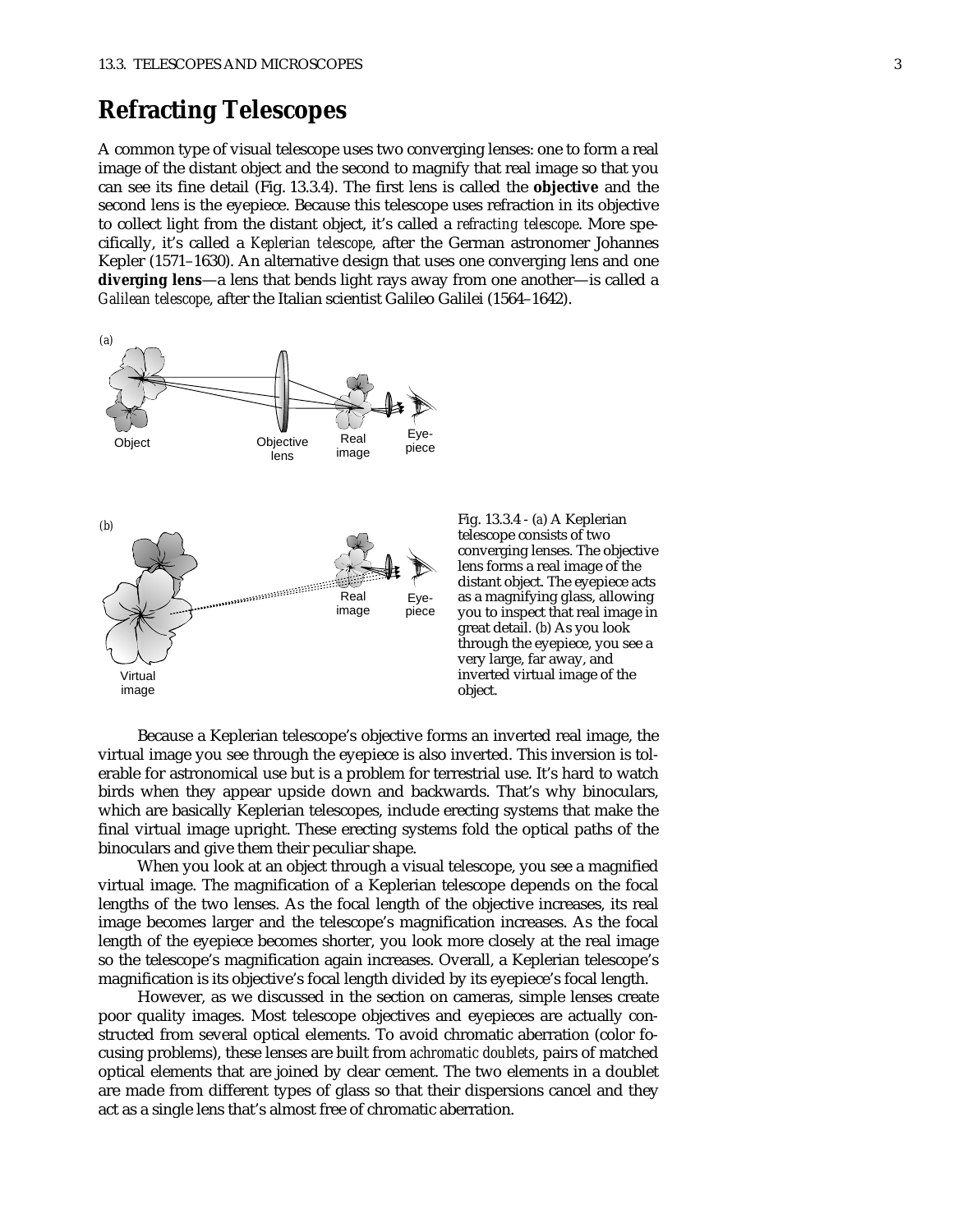

Fig. 13.3.5 - A flat mirror forms a virtual image of any object in front of it. The virtual image is located exactly opposite the original object and is flipped side-for-side.



Fig. 13.3.6 - A concave mirror forms a virtual image of any object in front of it and close to its surface. The virtual image appears larger than the original object and is more distant from the mirror than the object itself. Like the flat mirror, the virtual image is flipped side-forside.



Fig. 13.3.7 - A curved mirror produces an upright virtual image of a light bulb located just in front of it.

Fig. 13.3.8 - When an object is far from a concave mirror, the mirror forms a real image of the object. In such a reflecting telescope, a photographic film or other light-sensitive surface is usually placed where the real image forms.

But even achromatic doublets don't create perfect images. That's why telescope eyepieces frequently contain four, five, or even six individual optical elements. These precision eyepieces produce images that are sharp from edge to edge. As in camera lenses, these individual elements are anti-reflection coated so that you don't see any reflections when you look into the telescope.

#### **CHECK YOUR UNDERSTANDING #2: A Long Look at the Stars**

Why are refracting telescopes and binoculars with high magnifications so long?

## **Reflecting Telescopes**

But not all telescopes use lenses as their objectives. A *reflecting telescope* uses an objective mirror to create the initial real image. For reasons we'll discuss shortly, reflecting telescopes have almost completely replaced refracting telescopes for astronomical observation.

A flat mirror is already an interesting optical device. It forms a virtual image of any object (Fig. 13.3.5). Light diverging from the object bounces off the mirror and continues to diverge until it reaches your eye. This light appears to come from a virtual image located on the other side of the mirror, at just the same distance from the mirror as the object itself. This virtual image is reversed sidefor-side from the object, so you see a "mirror image." When you view this mirror image, it looks the same size as the object itself.

If the mirror is curved rather than flat, it still creates virtual images. But the virtual images are no longer located exactly opposite the original objects and they don't appear the same size. A mirror that is bowed inward like the inside of a bowl is **concave**. When an object is located near a concave mirror, light diverging from the object bounces off the mirror and continues to diverge, but not as quickly (Fig. 13.3.6). It appears to come from a large virtual image that's located far behind the mirror (Fig. 13.3.7). This effect explains why makeup mirrors give you an enlarged view of your face. As long as your face is close to the bowlshaped mirror, you see an enlarged virtual image of your face located far behind the mirror. (In contrast, a mirror that is bowed outward in the middle, a **convex** mirror, creates a reduced virtual image located just behind the mirror.)

However, when an object is located far from a concave mirror, light diverging from the object bounces off the mirror and converges to form a real image (Figs. 13.3.8 and 13.3.9). This real image is just like one formed by a lens except that it occurs *in front* of the mirror. You can project this real image onto a sheet of paper or onto a piece of film, which is how a photographic reflecting telescope works. As usual, the real image is inverted and flipped side-for-side.

A visual reflecting telescope simply adds an eyepiece, through which you

Curved mirror Object Real image

Fig. 13.3.9 - A curved mirror produces an inverted real image of a light bulb located on a table far in front of it.

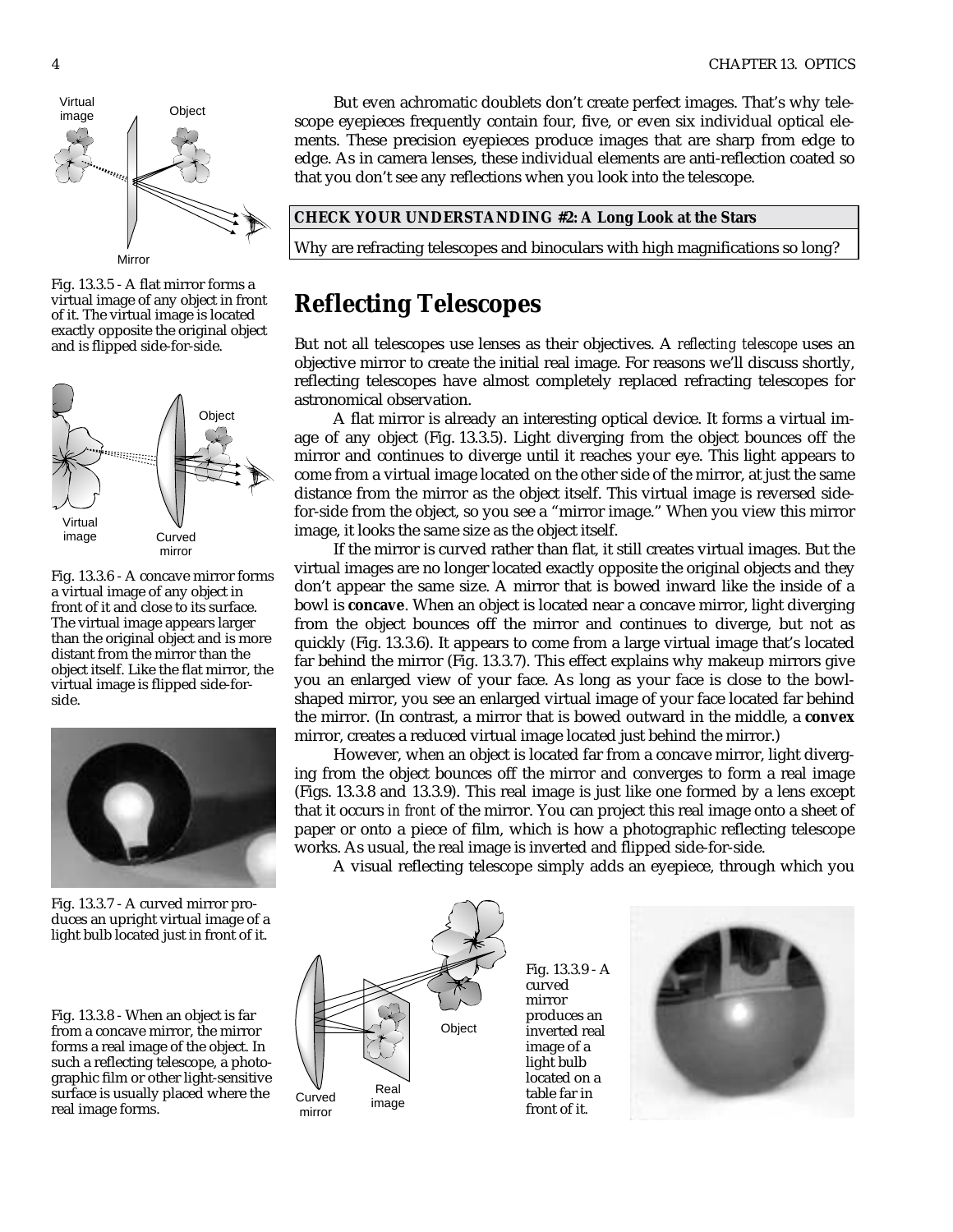can inspect the real image in great detail (Fig. 13.3.10). Through that eyepiece, you see an enlarged virtual image of the original object.

Like the objective lens of a refracting telescope, the mirror of a reflecting telescope must be carefully shaped to create a sharp real image. Since it uses reflection rather than refraction, it has no chromatic aberration and handles colors well. But a single mirror suffers from a variety of image imperfections, which, though usually negligible near the center of the real image, become progressively worse toward its periphery. The mirrors used for observing astronomical objects generally have parabolic shapes and create real images that are nearly perfect at their centers but relatively poor at their edges. Such telescopes normally only let you see the central portions of their real images, where those images are sharp and clear.

The visual reflecting telescope of Fig. 13.3.10 places your head in front of the curved mirror as you look into the eyepiece. While some giant telescopes allow you to sit in front of their mirrors to inspect their real images, most smaller telescopes try to get you out of the mirror's way. They redirect light from the objective mirror so that you aren't in front of it. The two most common ways of doing this are the *Newtonian reflecting telescope* (Fig. 13.3.11*a*) and the *Cassegrainian reflecting telescope* (Fig. 13.3.11*b*).

In a Newtonian telescope, a flat secondary mirror deflects light from the concave objective mirror by 90°, so that the real image forms at the side of the telescope. You can then look at this real image through an eyepiece without blocking light on its way to the primary mirror (Fig. 13.3.12).

In a Cassegrainian telescope, a convex secondary mirror reflects light from the concave objective mirror back through a hole in the center of the primary mirror. Since the secondary mirror bends the light outward slightly, it delays the light's convergence so that a real image forms behind the telescope. You look at this real image through an eyepiece at the end of the telescope (Fig. 13.3.12).

In both the Newtonian and Cassegrainian telescope designs, something





Fig. 13.3.11 - (*a*) A Newtonian telescope bends light from the primary mirror by 90° so that you can view it from the side of the telescope. (*b*) A Cassegrainian telescope sends light from the primary mirror back through a hole in the center of the primary mirror so that you can view it from the end of the telescope.



Fig. 13.3.10 - (*a*) A visual reflecting telescope consists of a curved mirror objective and a converging lens eyepiece. The concave mirror forms a real image of a distant object while the eyepiece allows you to inspect that real image in great detail. (*b*) As you look through the eyepiece, you see an enlarged and inverted virtual image of the object out in the distance.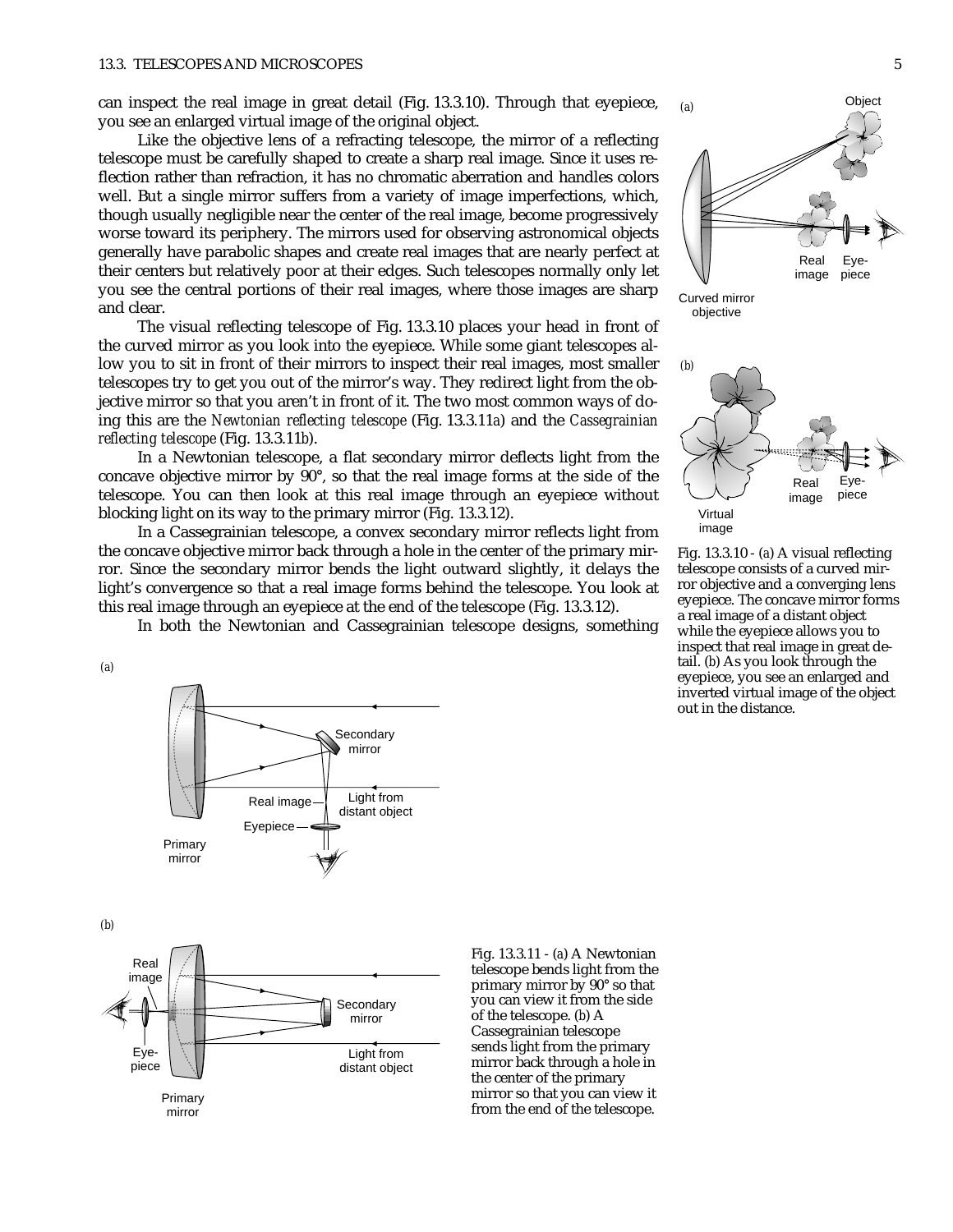Fig. 13.3.12 - Light entering the right end of a Newtonian telescope (left) reflects from a large curved primary mirror at the far end. A small secondary mirror then turns the reflected light toward an eyepiece located on the side of the tube. In a Cassegrainian telescope (right), a small secondary mirror sends light reflected by the large primary mirror toward an eyepiece located beyond a hole in the primary mirror. An added prism just before the eyepiece bends the light 90° to make viewing easier.



must support a small mirror in the center of the telescope's field of view. These rigid supporting structures or "spiders" often appear in the photographs of stars because of interference effects and give each star an artificial cross shape.

#### **CHECK YOUR UNDERSTANDING #3: Your Smile, Upside Down**

If you hold a shiny spoon at arm's length in front of you and look into its bowl, you will see an inverted image of yourself hovering a few centimeters in front of the spoon. Explain.

## **The Telescope's Aperture**

The size of the telescope's lens or primary mirror determines two important features of the telescope: its ability to gather light and its ability to resolve two nearby objects from one another. The issue of light gathering is straightforward the more light that the telescope can collect and focus into a real or virtual image, the brighter that image will be. Since objects in the night sky are dim and the telescope is spreading the light it collects over large images, the telescope should gather as much light as possible. High magnification is useless if all you see is enlarged darkness.

The other reason for building large mirrors is resolving power. Light travels as a wave. When a wave passes through a narrow opening, it tends to spread out as it travels into the region beyond the opening, an effect called **diffraction**. When the light waves coming from a distant star pass through the lens or mirror of a telescope, they diffract and begin to spread out somewhat. The larger the lens or mirror, the less diffraction occurs and the smaller the spread. This spreading may seem like a trivial detail. After all, the photographs that you take of a meadow or a schoolhouse appear extremely sharp and clear even if you use a small lens. But what if you were trying to count a person's eyelashes from a kilometer away? That's equivalent to what some telescopes try to do.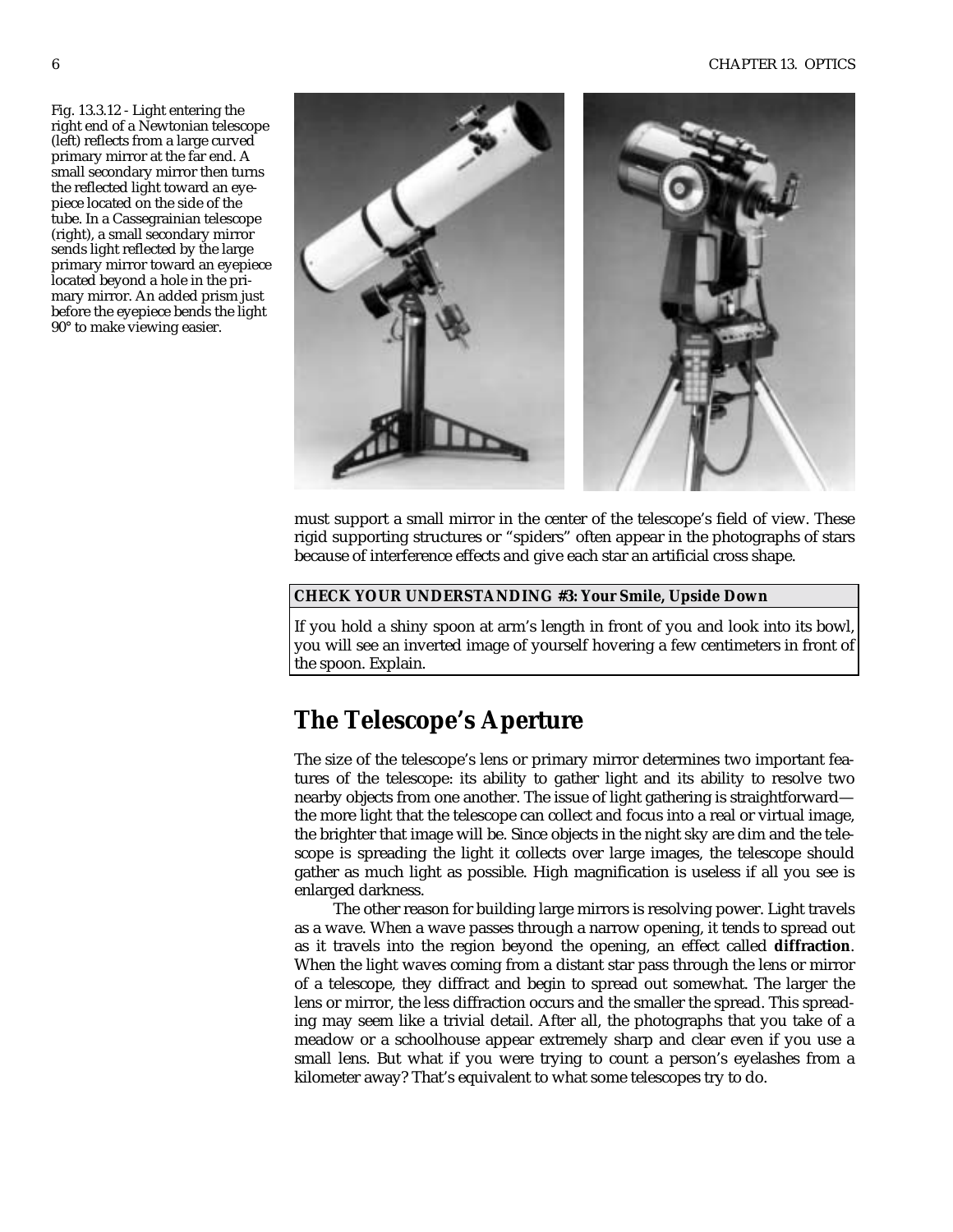When the light from two nearby stars passes through a telescope, that light diffracts. The spreading waves of light from one star may overlap with the spreading waves of light from the other star. In this case, the two stars will be unresolved. They will appear as a single bright spot on the film or in the virtual image that you are viewing. To resolve the two stars, you need a lens or mirror that is large enough that light waves from the stars don't spread into one another. To reach the level of resolution needed by modern astronomers, telescopes have to be several meters in diameter.

Unfortunately, lenses more than about 0.5 m in diameter are extremely hard to fabricate because the glass becomes so thick and heavy that it deforms under its own weight. The glass also acquires stresses and strains as it cools from its molten state and these degrade its optical quality. To make matters worse, two separate elements are needed to make an achromatic doublet. While there are a few refracting telescopes with lenses more than 0.5 m in diameter, each of these lenses represents the lifetime's work of a master lens maker.

Because enormous lenses can't be made, astronomers have turned to mirrors to photograph or observe the dim, distant objects of our universe. Mirrors are easier to fabricate than lenses, although producing a mirror larger than about 3 m in diameter is still a heroic effort. Because mirrors don't have to be transparent, their internal structures can be optimized for strength and stability. Mirrors are often made of translucent glass-ceramics that tolerate temperature changes much better than clear glasses. In recent years, it's become possible to build composite mirrors, in which several mirror segments are designed and crafted by computer-controlled machines and positioned by computers and laser beams. These giant segmented mirrors can gather light from enormous areas.

Unfortunately, the earth's atmosphere limits the resolution of large mirror telescopes. As light from a star passes through the atmosphere, density variations in the air distort the wave just enough that it can't be brought to a single point in a real or virtual image. The most straightforward way to reach the full resolving potential of a giant mirror is to remove it from the atmosphere by putting it in space. The Hubble Space Telescope achieves this potential spectacularly.

However, in recent years, adaptive optical techniques have made it possible for ground-based telescopes to achieve astounding resolution. These telescopes use computerized controls to alter the shapes of their flexible mirrors in order to compensate almost perfectly for atmospheric distortion. An adaptive telescope studies how the atmosphere distorts light from a real or laser-simulated star many times each second and uses that information to reshape its mirror so as to minimize atmospheric distortion. Although air still absorbs certain wavelengths of light and creates a background glow due to Rayleigh scattering, ground-based telescopes with adaptive optics are now quite competitive with space-based telescopes in their resolving powers.

#### **CHECK YOUR UNDERSTANDING #4: A Good View of the Sky**

Why are major observatories usually located on mountaintops?

## **Microscopes**

Microscopes are almost identical to Keplerian telescopes, except for the focal lengths of their objective lenses and the locations of their objects. A Keplerian telescope uses a long focal length objective lens to project a large real image of a distant object while a microscope uses a short focal length objective lens to project a large real image of a nearby object (Fig. 13.3.13). The eyepieces in telescopes

Fig. 13.3.13 - (*a*) A visual microscope consists of a two converging lenses. The objective lens forms a real image of a tiny, nearby object. The eyepiece acts as a magnifying glass, allowing you to inspect that real image in great detail. (*b*) As you look through the eyepiece, you see a very large, far away, and inverted virtual image of the object.

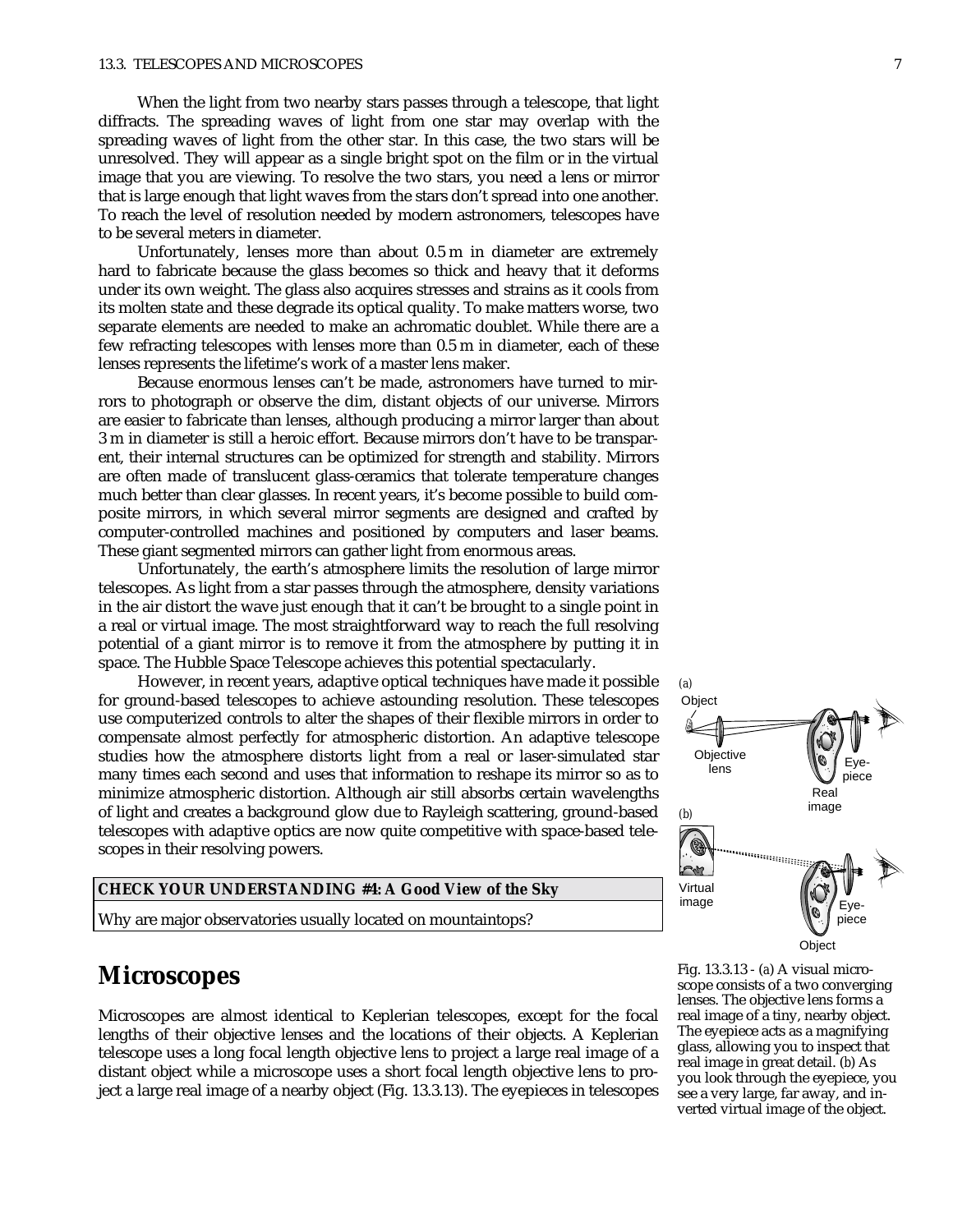and microscopes are virtually identical and serve as high quality magnifying glasses through which to inspect the real images.

Although microscopes are technically similar to telescopes, they have different constraints on their construction. While a telescope objective must be very large, a microscope objective must be very small. The microscope objective must move in close to the object, catch its rapidly diverging light rays, and make those rays converge together as a real image far from the lens. Because the objective's focal length must be even shorter than the object distance, the objective must be built from small, highly curved optical elements. Several elements are needed to form a high quality real image, one that will still appear sharp and crisp when you look at it through the magnifying eyepiece.

A microscope's magnification is difficult to calculate exactly, mostly because it depends on what you choose as the unmagnified view—an object held close to your eye looks bigger than one held farther away. Nonetheless, shortening the focal length of the objective lens always increases a microscope's magnification because the objective must then move closer to the object and will form a real image of a smaller region of the object's surface. Shortening the focal length of the eyepiece also increases the microscope's magnification because it then allows you to inspect the real image more closely.

Illumination is important for a microscope. In a telescope you must use the light that's available naturally, but in a microscope you can add whatever light you like. Most microscopes use a bright lamp to send light upward through the object or downward onto the object. What you observe in these two cases is different. If you send light through the object, you see how much light it absorbs in different places. If you bounce light off its surface, you see how much light it reflects in different places.

Many modern microscopes have two separate eyepieces so that you can use both eyes to look at the object. These microscopes have only one objective lens but light from this lens is separated into two parts with a partially reflecting mirror. Two identical real images form and each eyepiece magnifies its own real image. In fact, there are also microscopes that separate additional portions of the light for other viewers or for photography. In the latter case, some of the light from the objective lens is diverted and forms a real image right on a piece of film or on the optical sensor of a video camera.

#### **CHECK YOUR UNDERSTANDING #5: When the Objective is Downsizing…**

A typical microscope has a rotating turret housing 3 or 4 different objective lenses. If you turn this turret to replace the 10 mm focal length objective lens that you have been using with a 5 mm focal length lens, what will happen to the magnification of the microscope?

## **Non-Light Telescopes and Microscopes**

We observe objects in the universe almost exclusively through the electromagnetic radiation they send toward us. Electromagnetic waves travel easily through empty space and can cross the vast distances from one side of the universe to the other. But light isn't the only kind of electromagnetic wave. The earth is also exposed to radio waves, microwaves, X-rays, and gamma rays from sources elsewhere in the universe.

To study these electromagnetic waves, astronomers generally use reflecting telescopes. But the characteristics of those telescopes are somewhat different from light telescopes. A *radio telescope* uses a huge concave metal dish to form a real image of the electromagnetic waves from a distant object. In most cases,